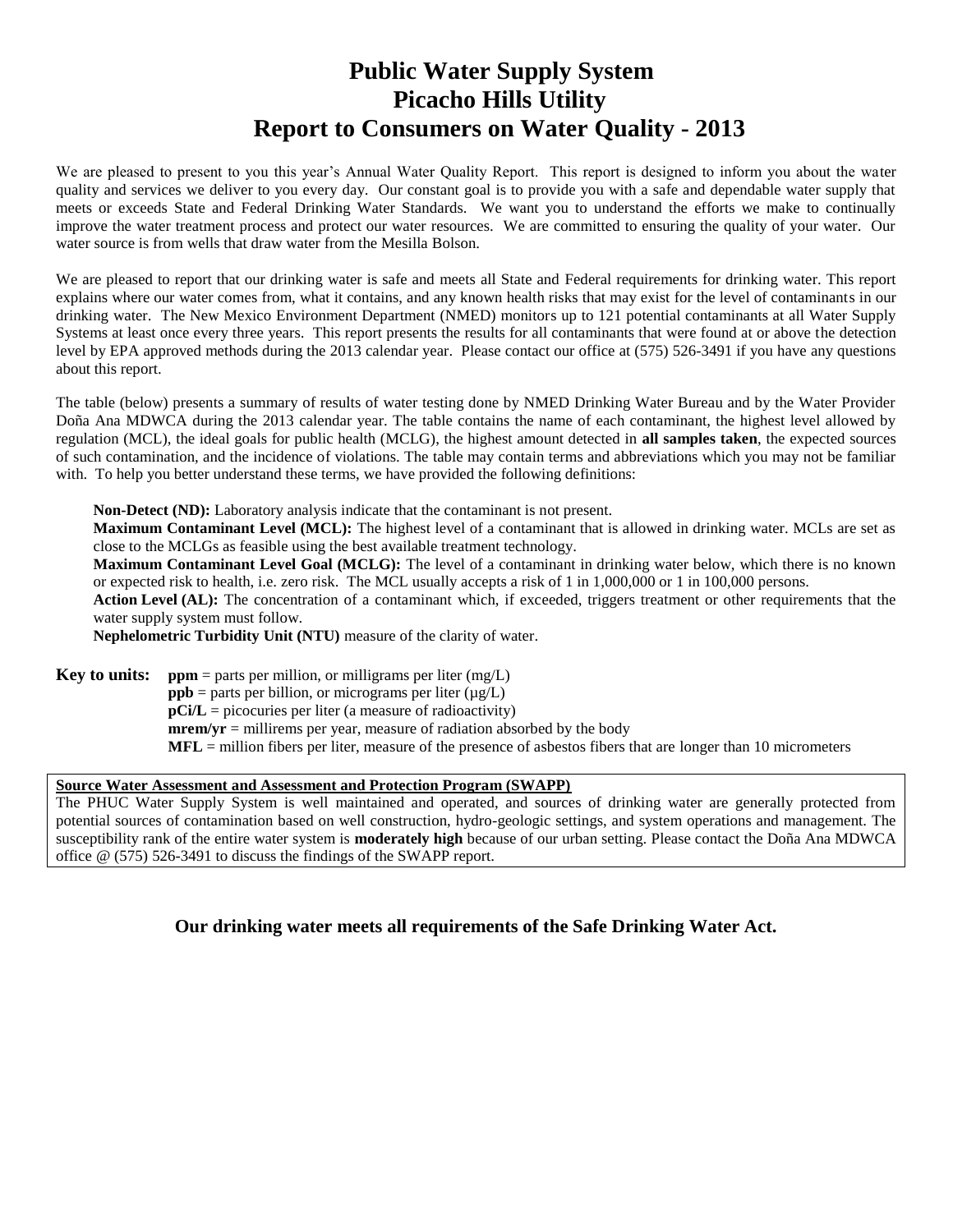# **Test Results:**

| <b>Microbiological Contaminants</b>              |       |                             |                          |                                                                                                                              |                                         |            |
|--------------------------------------------------|-------|-----------------------------|--------------------------|------------------------------------------------------------------------------------------------------------------------------|-----------------------------------------|------------|
| Contaminant                                      | Units | <b>MCL</b>                  | <b>MCLG</b>              | Highest Detected Levels [1]                                                                                                  | <b>Major Sources</b>                    | Violations |
| <b>Total Coliform</b>                            |       | 24                          | $\mathbf{0}$             | $\theta$                                                                                                                     | Naturally present in the<br>environment | None       |
| *Number of positives from a total of 24 samples. |       |                             |                          |                                                                                                                              |                                         |            |
| <b>Inorganic Contaminants</b>                    |       |                             |                          |                                                                                                                              |                                         |            |
| Contaminant                                      | Units | <b>MCL</b>                  | <b>MCLG</b>              | Highest Detected Levels [1]                                                                                                  | <b>Major Sources</b>                    | Violations |
| Antimony                                         | ppb   | 6                           | 6                        | $\Omega$                                                                                                                     | Erosion of natural deposits             | None       |
| Arsenic                                          | ppb   | 10                          | $\Omega$                 | 5.9                                                                                                                          | Erosion of natural deposits             | None       |
| Asbestos                                         | ppb   | $\tau$                      | 7                        | $\theta$                                                                                                                     | Erosion of AC water pipe                | None       |
| Barium                                           | ppb   | 2000                        | 2000                     | 50.0                                                                                                                         | Erosion of natural deposits             | None       |
| Chromium                                         | ppb   | 100                         | 100                      | $\Omega$                                                                                                                     | Erosion of natural deposits             | None       |
| Fluoride                                         | ppm   | 4                           | 4                        | 0.25                                                                                                                         | Erosion of natural deposits             | None       |
| Nickel [2]                                       | ppb   | 100                         | $\overline{\phantom{a}}$ | $\Omega$                                                                                                                     | Erosion of natural deposits             | None       |
| Nitrate-Nitrite                                  | ppm   | 10                          | 10                       | $\theta$                                                                                                                     | Leaching from septic tanks              | None       |
| Selenium                                         | ppb   | 50                          | 50                       | $\theta$                                                                                                                     | Erosion of natural deposits             | None       |
| Thallium                                         | ppb   | $\mathcal{D}_{\mathcal{L}}$ | 0.5                      | $\Omega$<br>F11 THE ETC character December 1 To control to the United States of the component from the component of the term | unknown                                 | None       |

[1] The Highest Detected Level is the highest single amount found among all samples taken. [2] The State of New Mexico has an MCL for Nickel at 100 ppb, but has not adopted an MCLG.

#### **Radioactive Contaminants**

| Contaminant | Units         | <b>MCL</b> | MCLG | Highest Detected Levels [1] | <b>Major Sources</b>        | Violations |
|-------------|---------------|------------|------|-----------------------------|-----------------------------|------------|
| Uranium     | ug/L          | 30         |      | ⊥∠                          | Erosion of natural deposits | None       |
| Radium 228  | $\rm{D}$ Ci/L |            |      | .38                         | Erosion of natural deposits | None       |

| <b>Volatile Organic Contaminants</b> |       |            |                |                             |                                                 |            |
|--------------------------------------|-------|------------|----------------|-----------------------------|-------------------------------------------------|------------|
| Contaminant                          | Units | <b>MCL</b> | <b>MCLG</b>    | Highest Detected Levels [1] | <b>Major Sources</b>                            | Violations |
| Trihalomethanes                      | ppm   | 80         | $\Omega$       | Not detected                | By-products of chlorinated<br>drinking water    | None       |
| Haloacetic Acids                     | ppm   | 60         | 30             | Not detected                | By-products of chlorinated<br>drinking water    | None       |
| Tetrachloroethylene                  | ppm   | .005       | $\Omega$       | $\theta$                    | Discharge from factories<br>and dry cleaners    | None       |
| Carbon Tetrachloride                 | ppm   | .005       | $\overline{0}$ | $\theta$                    | Discharge from chemical<br>plants and industry  | None       |
| Chlorobenzene                        | ppm   | 0.1        | 0.1            | $\overline{0}$              | Discharge from chemical<br>factories            | None       |
| O-Dichlorobenzene                    | ppm   | 0.6        | 0.6            | $\theta$                    | Discharge from industrial<br>chemical factories | None       |
| 1,2-Dichloroethane                   | ppm   | 0.005      | $\theta$       | $\theta$                    | Discharge from industrial<br>chemical factories | None       |
| 1,1-Dichloroethylene                 | ppm   | 0.007      | 0.007          | $\theta$                    | Discharge from industrial<br>chemical factories | None       |
| cis-1,2-Dichloroethylene             | ppm   | 0.07       | 0.07           | $\theta$                    | Discharge from industrial<br>chemical factories | none       |
| Trans- $1,2$ -<br>Dichloroethylene   | ppm   | 0.1        | 0.1            | $\overline{0}$              | Discharge from industrial<br>chemical factories | None       |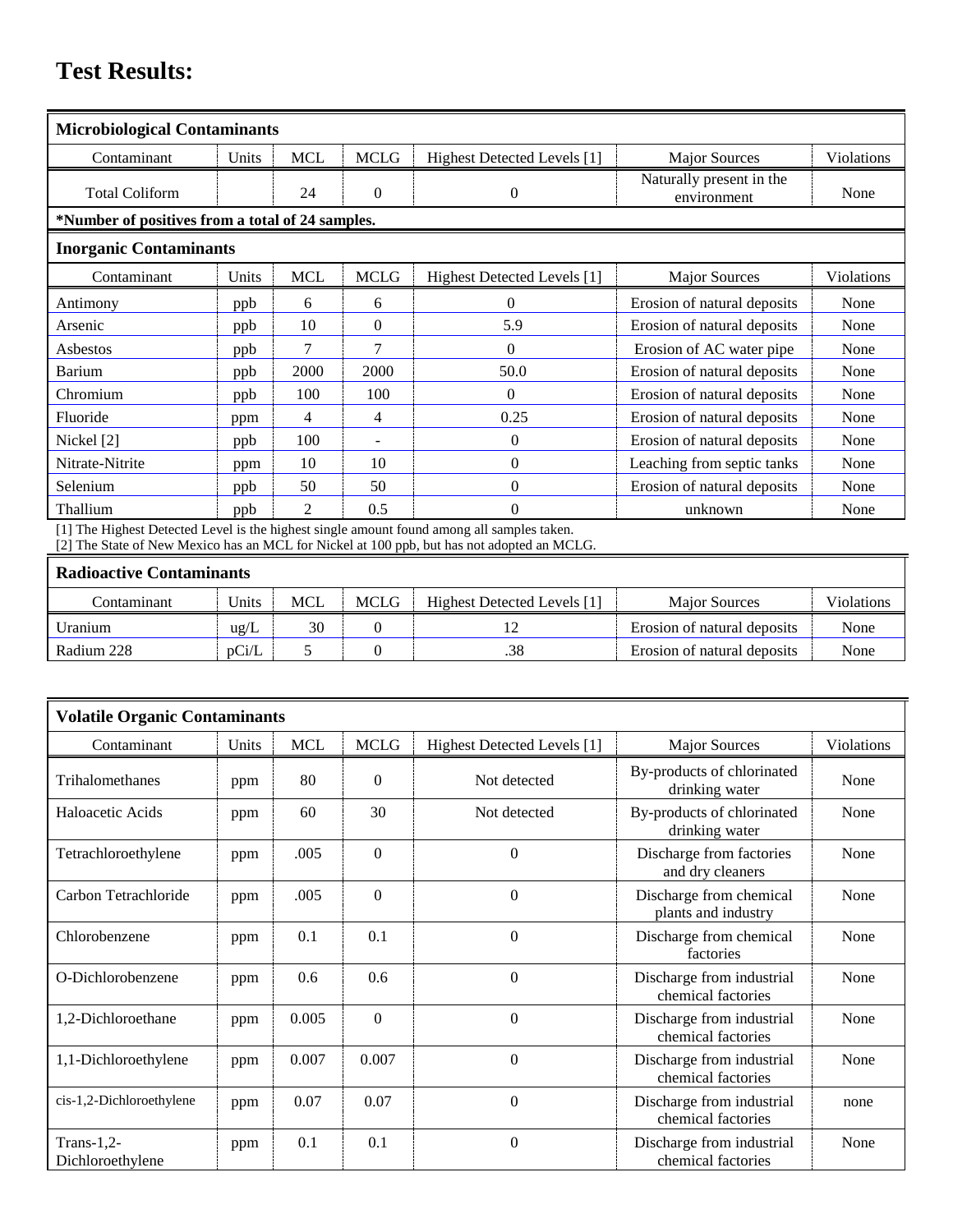| 1,2 Dichloropropane                |       | ppm   | 0.005             |  | $\mathbf{0}$                         | $\mathbf{0}$     |                             | Discharge from industrial<br>chemical factories                         | None       |
|------------------------------------|-------|-------|-------------------|--|--------------------------------------|------------------|-----------------------------|-------------------------------------------------------------------------|------------|
| Ethylbenzene                       |       | ppm   | 0.7               |  | 0.7                                  | $\boldsymbol{0}$ |                             | Discharge from petroleum<br>refineries                                  | None       |
| Benzene                            |       | ppm   | 0.005             |  | $\boldsymbol{0}$                     | $\boldsymbol{0}$ |                             | Leaching from gas storage<br>tanks and landfills                        | None       |
| Styrene                            |       | ppm   | 0.1               |  | 0.1                                  |                  | $\boldsymbol{0}$            | Discharge from rubber and<br>plastic factories                          | None       |
| Toluene                            |       | ppm   | 1.0               |  | 1.0                                  |                  | $\mathbf{0}$                | Discharge from factories<br>and cleaners                                | None       |
| 1,2,4-Trichlorobenzene             |       | ppm   | 0.07              |  | 0.07                                 |                  | $\boldsymbol{0}$            | Discharge from textile<br>finishing factories                           | None       |
| 1,1,1-Trichloroethane              |       | ppm   | 0.2               |  | 0.2                                  |                  | $\boldsymbol{0}$            | Discharge from metal<br>degreasing sites & factories                    | None       |
| 1,1,2-Trichloroethane              |       | ppm   | 0.005             |  | 0.003                                |                  | $\boldsymbol{0}$            | Discharge from industrial<br>chemical factories                         | None       |
| Tricholorethylene                  |       | ppm   | 0.005             |  | $\boldsymbol{0}$                     | $\boldsymbol{0}$ |                             | Discharge from metal<br>degreasing sites & factories                    | None       |
| Vinyl chloride                     |       | ppm   | 0.002             |  | $\boldsymbol{0}$                     | $\mathbf{0}$     |                             | Leaching from PVC pipes;<br>discharge from plastic factories            | None       |
| Xylenes, total                     |       | ppm   | 10                |  | 10<br>$\Omega$                       |                  |                             | Discharge from petroleum<br>and chemical factories                      | None       |
| Dichloromethane                    |       | ppm   | 0.005             |  | $\boldsymbol{0}$<br>$\boldsymbol{0}$ |                  |                             | Discharge from drug and<br>chemical factories                           | None       |
| <b>Synthetic Organic Chemicals</b> |       |       |                   |  |                                      |                  |                             |                                                                         |            |
| Contaminant                        |       | Units | <b>MCL</b>        |  | <b>MCLG</b>                          |                  | Highest Detected Levels [1] | <b>Major Sources</b>                                                    | Violations |
| Picloram                           |       | ppm   | 0.5               |  | 0.5                                  |                  | $\boldsymbol{0}$            | Runoff from herbicide                                                   | None       |
| Pentachlorophenol                  |       | ppm   | 0.001             |  | $\boldsymbol{0}$                     |                  | $\boldsymbol{0}$            | Discharge from wood<br>preserving factories                             | None       |
| Dinoseb                            |       | ppm   | 0.007             |  | 0.007                                | $\boldsymbol{0}$ |                             | Runoff from herbicide                                                   | None       |
| $2,4,5$ -TP (Silvex)               |       | ppm   | 0.05              |  | 0.05                                 | $\boldsymbol{0}$ |                             | Residue of banned herbicide                                             | None       |
| 2,4, D                             |       | ppm   | 0.07              |  | 0.07                                 | $\overline{0}$   |                             | Runoff from herbicide used<br>on row crops                              | None       |
| <b>Lead and Copper Rule</b>        |       |       |                   |  |                                      |                  |                             |                                                                         |            |
| Parameter                          | Units |       | Action level (AL) |  |                                      | $90th$ % tile    |                             | <b>Major Sources</b>                                                    | Violations |
| Copper [3]                         | ppb   |       | 1300              |  |                                      | 83.0             |                             | Corrosion of household plumbing systems, erosion of<br>natural deposits | None       |
| Lead [4]                           | ppb   | 15    |                   |  |                                      | 8.8              |                             | Corrosion of household plumbing systems, erosion of<br>natural deposits | None       |

### **Additional Information**

EPA prescribes limits on the amount of certain contaminants in water provided by public water systems. The Food and Drug Administration regulations establish limits for contaminants in bottled water. Drinking water, including bottled water, may reasonably be expected to contain small amounts of certain contaminants.

Sources of drinking water for both tap water and bottled water include rivers, lakes, streams, ponds, reservoirs, springs, and wells. As water travels over the surface of the land or through the ground, it dissolves naturally occurring minerals and radioactive material, as well as, substances resulting from the presence of animals or human activity. Contaminants that may be present in source water include:

(a) **Microbial contaminants**, such as viruses, bacteria, and protozoa (e.g. *Cryptosporidium, Ecoli, Giardia*) may come from sewage treatment plants, septic systems, agricultural livestock operations, and wildlife.